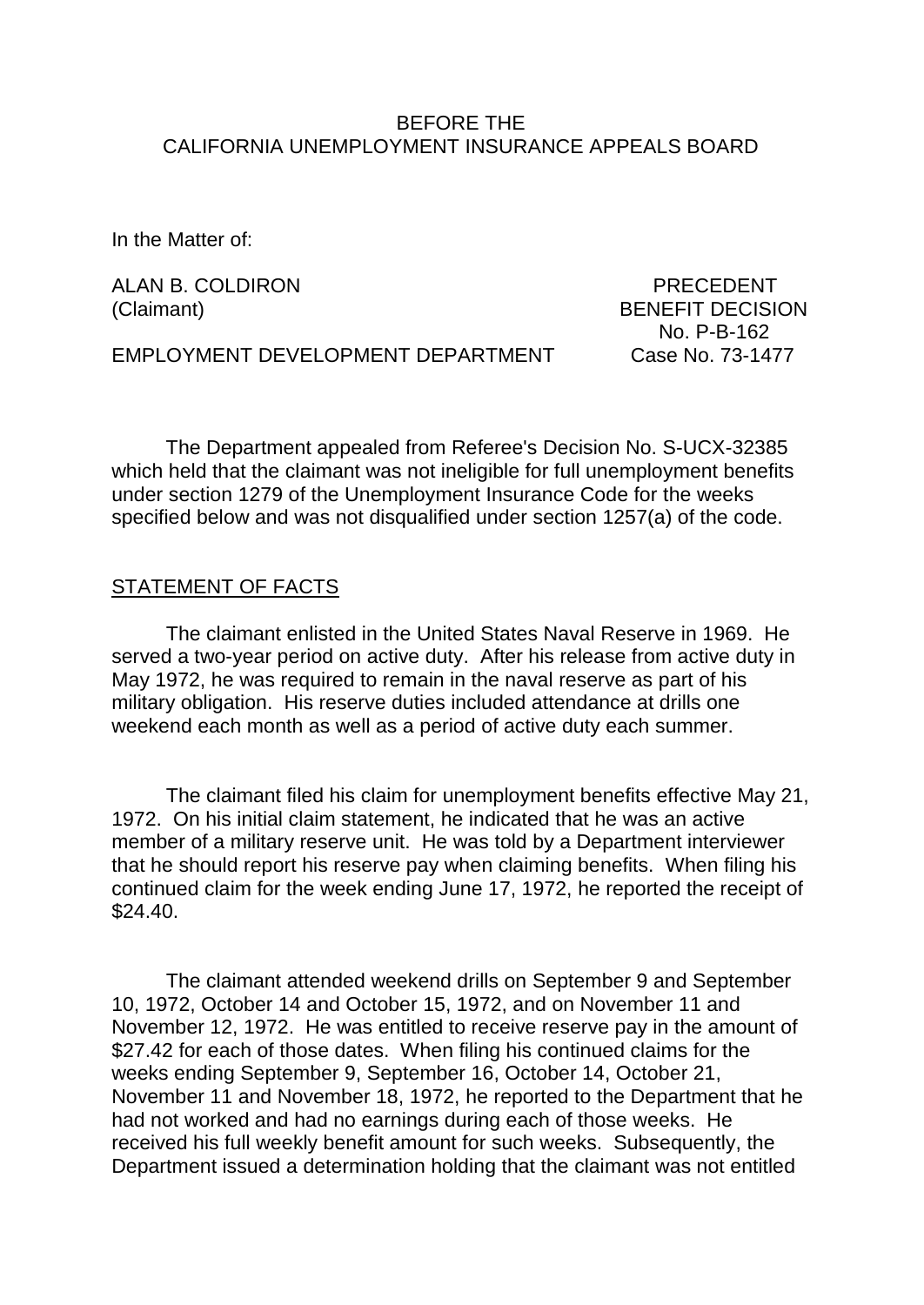to full weekly benefits for the three two-week periods ending September 16, October 21 and November 18, 1972. In addition, the determination held that the claimant was disqualified for a ten-week period for misstatement of material facts concerning his work and earnings during the six weeks in question.

The claimant testified that he did not report his reserve pay because he was confused about whether he was an active or inactive member of the reserve. He further contended that his weekend drills were an obligation and that he did not consider his reserve participation as a job.

## REASONS FOR DECISION

Section 8506(a) of Title 5 of the United States Code provides for unemployment benefits to ex-servicemen. Eligibility for such benefit payments shall be determined under the provisions of the unemployment insurance law of the state to which wage credits have been assigned, which in this case is California.

Section 1279 of the Unemployment Insurance Code provides:

"Each individual eligible under this chapter who is unemployed in any week shall be paid with respect to that week an unemployment compensation benefit in an amount equal to his weekly benefit amount less the amount of wages in excess of twelve dollars (\$12) payable to him for services rendered during that week. The benefit payment, if not a multiple of one dollar (\$1), shall be computed to the next higher multiple of one dollar (\$1). For the purpose of this section only 'wages' includes any and all compensation for personal services whether performed as an employee or as an independent contractor or as a juror or as a witness, but does not include any payments, regardless of their designation, made by a city of this state to an elected official thereof as an incident to such public office."

Section 926 of the code provides:

"Except as otherwise provided in this article 'wages' means all remuneration payable to an employee for personal services, whether by private agreement or consent or by force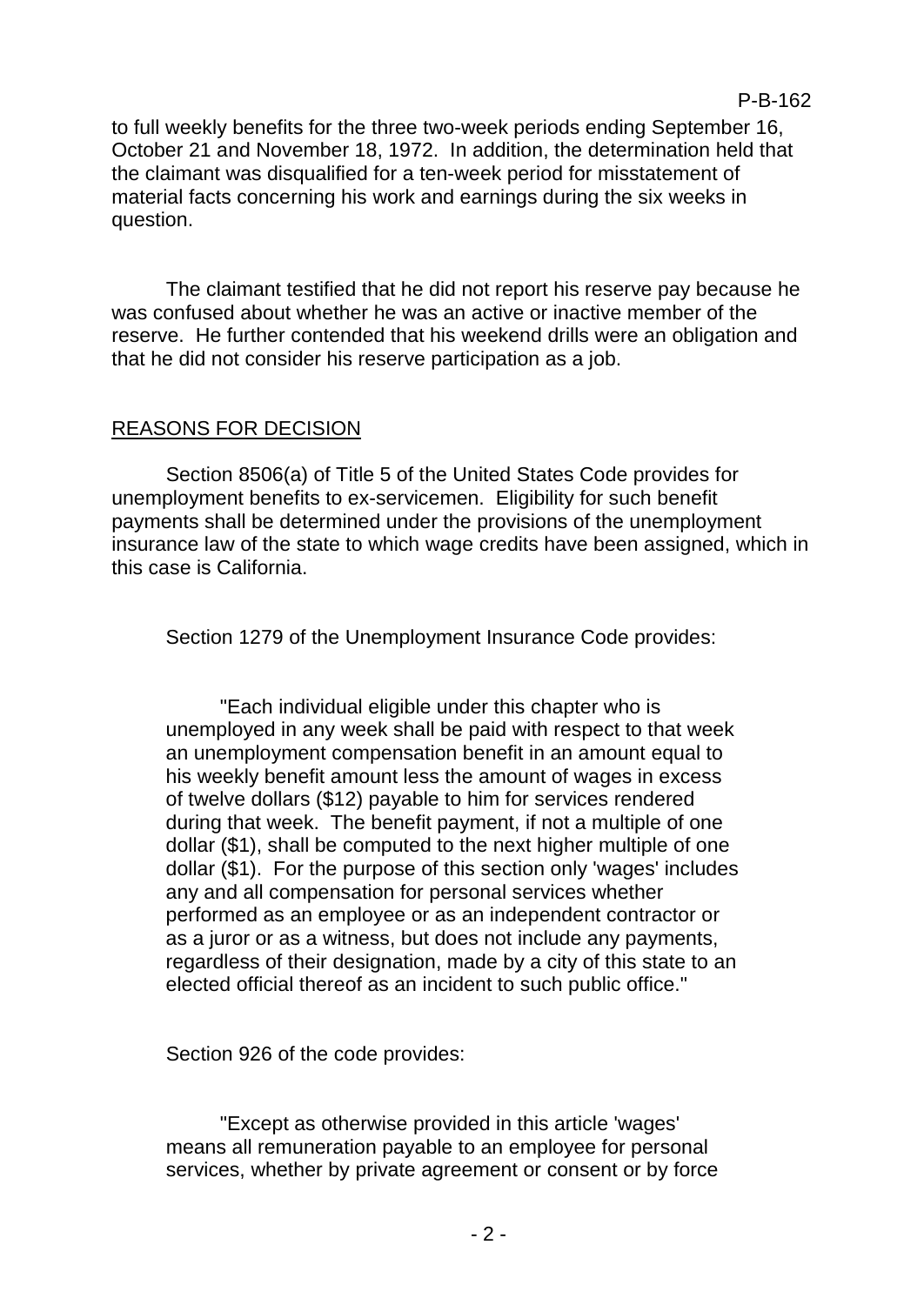of statute, including commissions and bonuses, and the reasonable cash value of all remuneration payable to an employee in any medium other than cash."

Section 601 of the code provides:

"'Employment' means service, including service in interstate commerce, performed by an employee for wages or under any contract of hire, written or oral, express or implied."

In addition, section 621 of the code contains various definitions of "employee." None are applicable to the claimant, with the possible exception of section 621(b) which sets forth the following definition:

"(b) Any individual who, under the usual common law rules applicable in determining the employer-employee relationship, has the status of an employee."

In Appeals Board Decision No. P-B-159, we recently examined the status of a military serviceman with respect to whether an employer-employee relationship existed between him and the government. We pointed out the factors distinguishing the military service from the common law employeremployee relationship. We held that the status of a military serviceman is quite different than that of the usual employee. We characterized military service as a form of voluntary or involuntary servitude, founded upon a duty which the soldier owed to the government as a resident and citizen. We reiterated our holding in Appeals Board Decision No. P-B-5 that "work" and "employment" as used in the code may logically be accepted as synonymous terms. Specifically, we held in Appeals Board Decision No. P-B-159 that an ex-serviceman's "most recent work" was not his military service, but rather his last civilian employment prior to entering the military service.

Sections 926, 601 and 621(b), above quoted, apply only to employees. We therefore agree with the referee's conclusion that the claimant was not in employment during his weekend drills for the naval reserve, that he did not receive remuneration as an employee and therefore did not receive wages that should be deducted from his weekly benefit amount under code section 1279.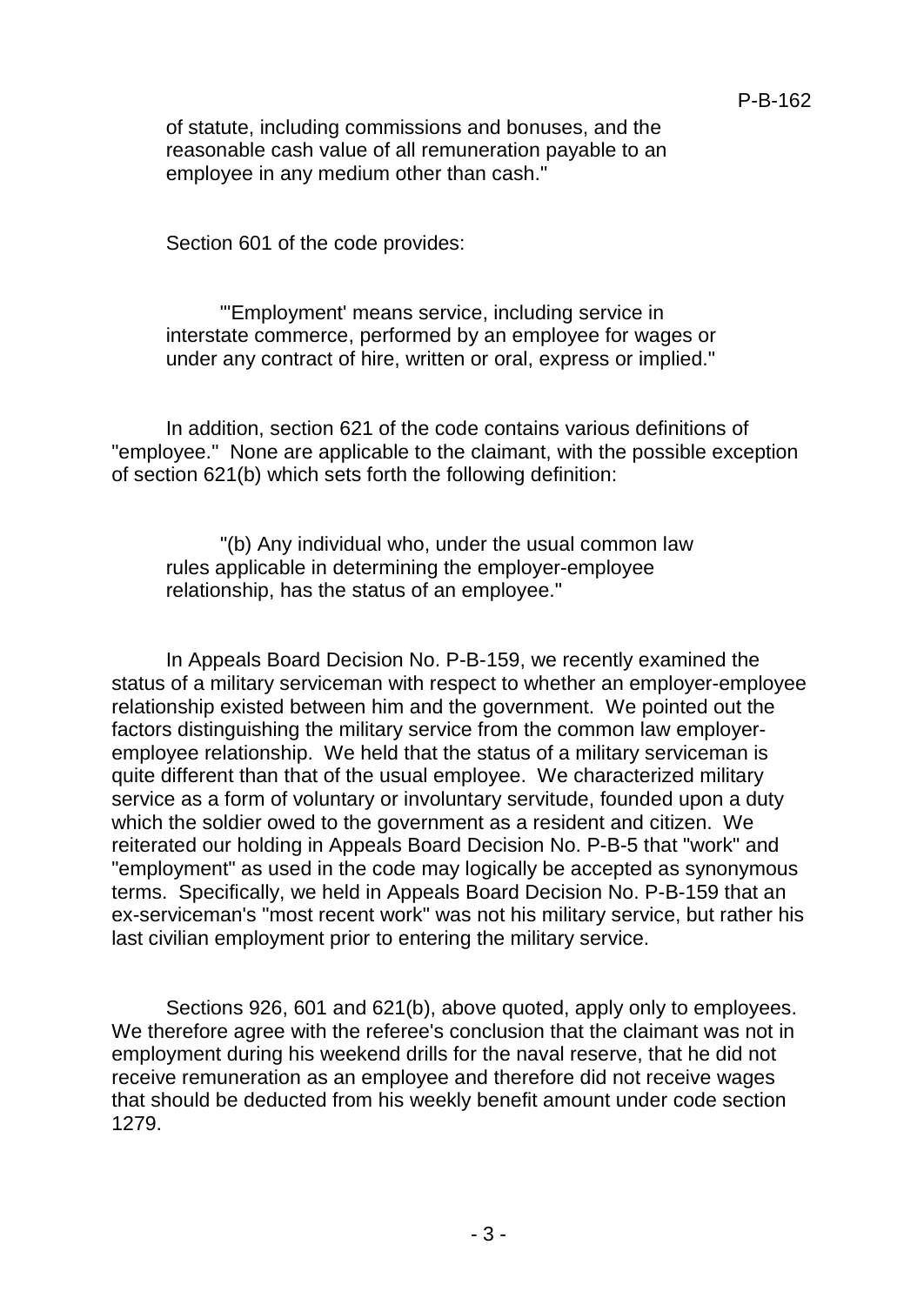We recognize that section 1279 contains a special definition of wages (as does its companion section 1252) which is applicable only to that section. However, the claimant is clearly not an employee, independent contractor, juror or witness. The court held in In re Haines, 195 Cal. 605; 234 Pac. 883 that where a statute enumerates the persons or things to be affected by its provisions, there is an implied exclusion of others.

Section 1257(a) of the code provides:

"An individual is also disqualified for unemployment compensation benefits if:

"(a) He wilfully made a false statement or representation or wilfully failed to report a material fact to obtain any unemployment compensation benefits under this division."

Since we have concluded that the claimant did not receive "wages" which he was required to report to the Department under section 1279 of the code and since his military duties did not constitute employment, we conclude that he did not make a false statement or fail to report a material fact within the meaning of section 1257(a) of the code. He was therefore not subject to disqualification under that section.

We are aware that the handbook issued to claimants by the Department states that military pay is to be reported. However, the questions that a person applying for unemployment insurance must answer cannot be broader than the statutes providing for unemployment insurance.